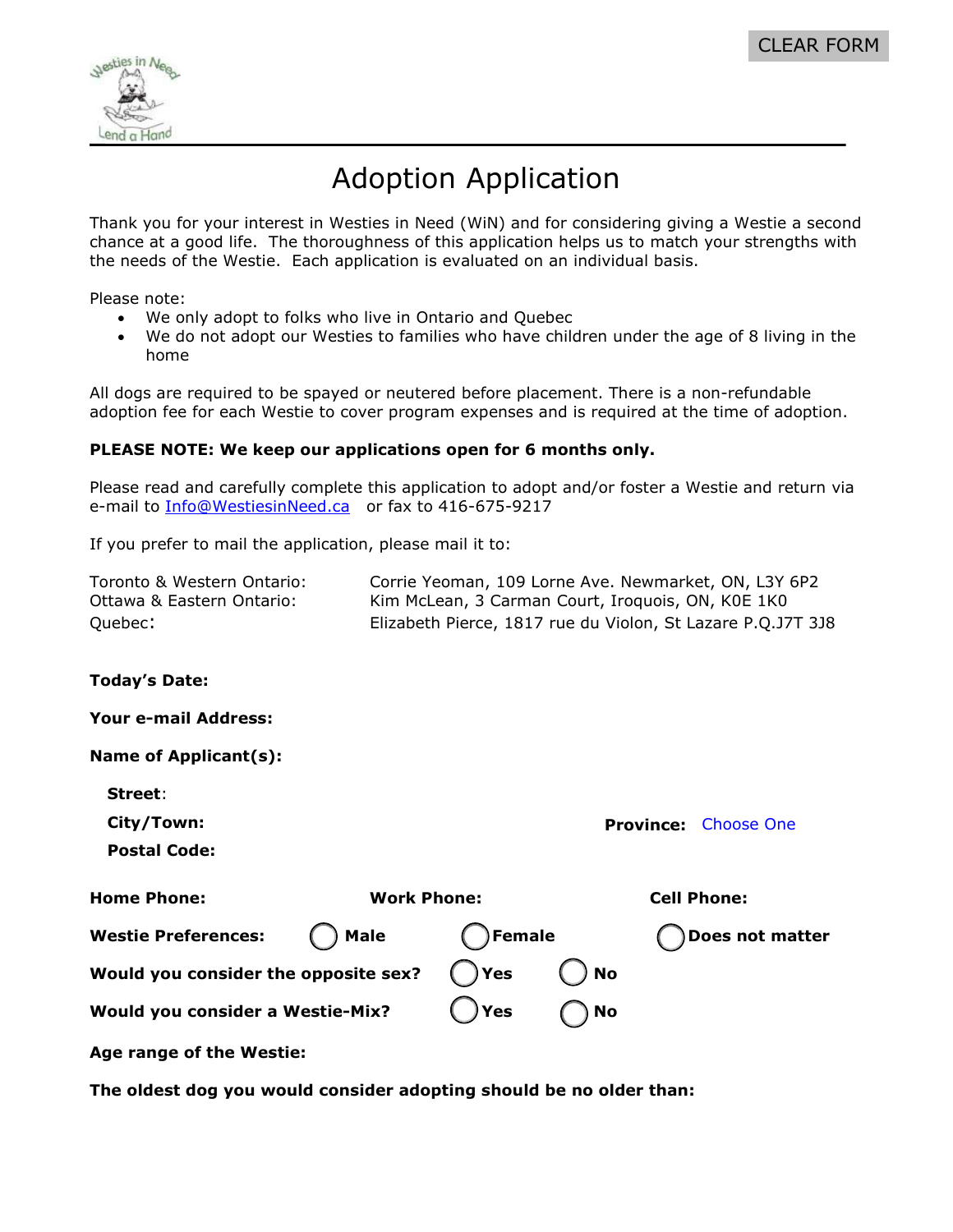

#### **Are you willing to adopt a handicapped Westie with minor medical problems?**

| <b>Info about you and your Family:</b>                                 |                                         |                        |
|------------------------------------------------------------------------|-----------------------------------------|------------------------|
|                                                                        | $\mathbf{v}$                            |                        |
| Are you willing to housetrain a dog?<br><b>Attend obedience class?</b> | $()$ Yes $()$<br>$\bigcap$ Yes $\qquad$ | <b>No</b><br><b>No</b> |
| ( )Yes  ( )No                                                          |                                         |                        |



**Ages of any children who visit regularly**:

**Do you currently have a dog and/or cat? Age, type, sex, spayed/neutered?**

**What breeds of dogs have you previously owned, for how long and what happened to them?**

| Do you: Rent Oown                           | $\bigcap$ House $\bigcap$ Apartment $\bigcap$ Condo |               |      | <b>Other</b> |
|---------------------------------------------|-----------------------------------------------------|---------------|------|--------------|
| <b>Your Landlord's Name:</b>                |                                                     | <b>Phone:</b> |      |              |
| Do you have a SECURE fenced yard?           | <b>Yes</b>                                          | No            |      |              |
| If Yes, type of fence, its size and height: |                                                     |               |      |              |
| Do you have a swimming pool and/or Hot Tub? |                                                     | ) Yes         | ) No |              |
| If Yes, is it fenced or covered?            |                                                     | ) Yes         | ) No |              |
| Do you or anyone in your household smoke?   |                                                     | Yes (         | No   |              |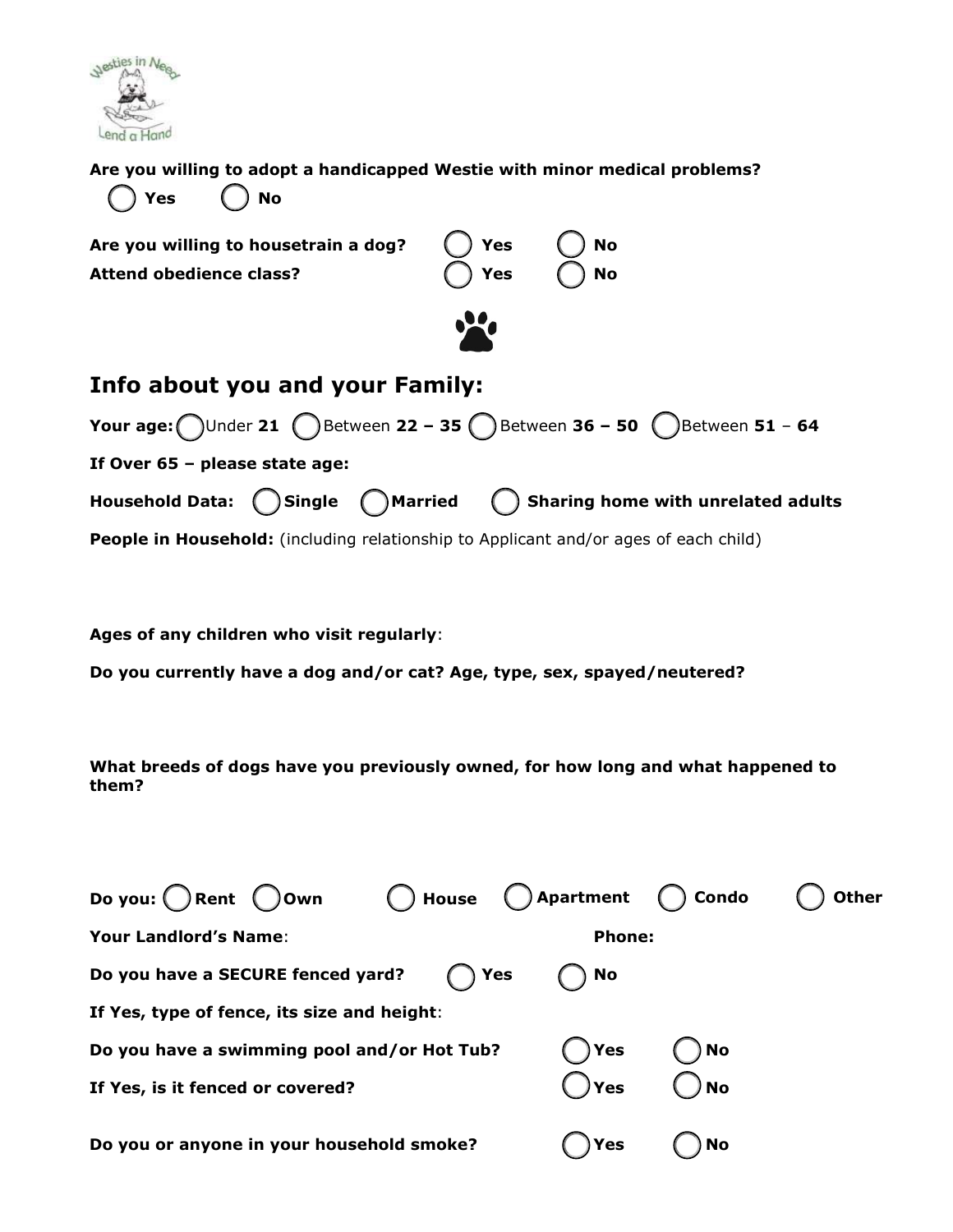

**Knowing that veterinary care, food, grooming, licensing, boarding can be about \$600 (plus) a year and that Westies can live 15+ years, are you prepared to pay for the annual and long-term care and expenses for your Westie? Yes No**

**In case of emergency, who will be responsible for this Westie?**

**Name: Phone:** 

**Does your job require out of town travel?** ( ) Yes ( ) No

**If yes, who will care for the dog during your absence?** 



### **Westie Questions:**

| Where will the Westie sleep at night?                                                                                                            |
|--------------------------------------------------------------------------------------------------------------------------------------------------|
| $\bigcap$ Yes $\bigcap$<br><b>No</b><br>Is someone home during the day?                                                                          |
| How many hours a day will the dog be alone?                                                                                                      |
| Where will it stay when alone?                                                                                                                   |
| Will the Westie be allowed on the furniture? $\bigcap$ Yes $\bigcap$ No                                                                          |
| If you have not owned a Westie: What research have you done to see if its<br>temperament and personality will be compatible with your lifestyle. |

**Veterinarian's Name: Phone:** 

**Address:** 

**\* Please be advised that your veterinarian will be contacted to verify your eligibility to adopt a rescue.**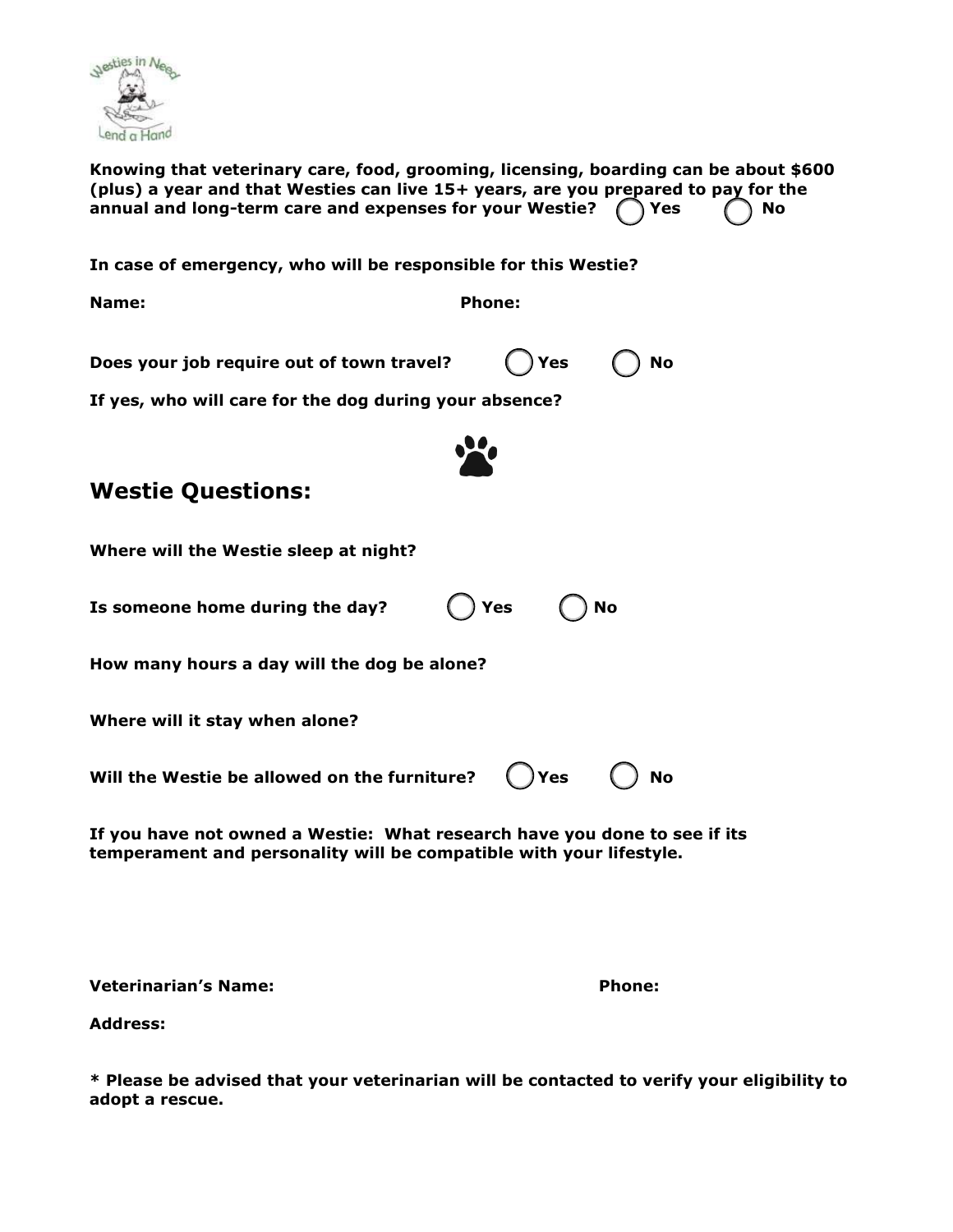

**If you do not have a veterinarian at this time, please provide a personal reference below who can address your suitability as a pet owner.**

**Name:** 

**Phone:**

**Address:** 

**Relationship:** 

**Why did you decide on a West Highland White terrier?**

**How did you hear about us?**

**Please use this area to add any information you feel would assist us in placing of a Westie in your home. We would appreciate if you could give us some insight into your expectations for this new family member.**

**Thank you for your cooperation. This comprehensive questionnaire helps us in placing the right dog with the right family.**